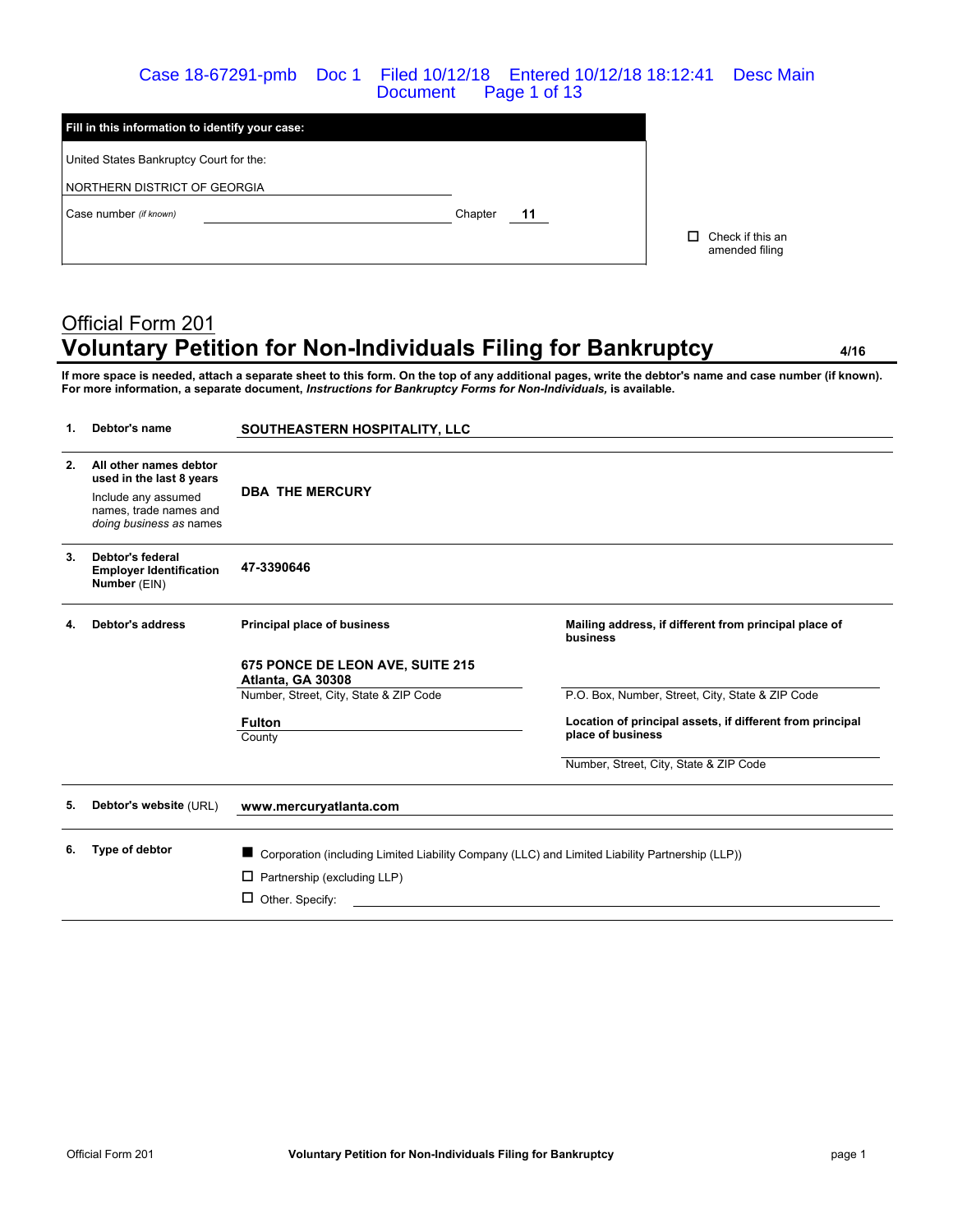Case 18-67291-pmb Doc 1 Filed 10/12/18 Entered 10/12/18 18:12:41 Desc Main Page  $2$  of  $\frac{13}{2}$  Case number (*if known*)

# Debtor **SOUTHEASTERN HOSPITALITY, LLC** DOCUMENT

#### **7. Describe debtor's business** A. *Check one:*

Name

- □ Health Care Business (as defined in 11 U.S.C. § 101(27A))
	- □ Single Asset Real Estate (as defined in 11 U.S.C. § 101(51B))
	- □ Railroad (as defined in 11 U.S.C. § 101(44))
	- $\square$  Stockbroker (as defined in 11 U.S.C. § 101(53A))
	- Commodity Broker (as defined in 11 U.S.C. § 101(6))
	- □ Clearing Bank (as defined in 11 U.S.C. § 781(3))
	- $\blacksquare$  None of the above

#### B. *Check all that apply*

- $\square$  Tax-exempt entity (as described in 26 U.S.C. §501)
- Investment company, including hedge fund or pooled investment vehicle (as defined in 15 U.S.C. §80a-3)
- $\square$  Investment advisor (as defined in 15 U.S.C. §80b-2(a)(11))
- C. NAICS (North American Industry Classification System) 4-digit code that best describes debtor. See http://www.uscourts.gov/four-digit-national-association-naics-codes.

**8. Under which chapter of the Bankruptcy Code is the debtor filing?** *Check one:*  $\Box$  Chapter 7

 $\square$  Chapter 9

■ Chapter 11. *Check all that apply*:

- Debtor's aggregate noncontingent liquidated debts (excluding debts owed to insiders or affiliates) are less than \$2,566,050 (amount subject to adjustment on 4/01/19 and every 3 years after that).
- $\square$  The debtor is a small business debtor as defined in 11 U.S.C. § 101(51D). If the debtor is a small business debtor, attach the most recent balance sheet, statement of operations, cash-flow statement, and federal income tax return or if all of these documents do not exist, follow the procedure in 11 U.S.C. § 1116(1)(B).
- $\Box$  A plan is being filed with this petition.
- $\Box$  Acceptances of the plan were solicited prepetition from one or more classes of creditors, in accordance with 11 U.S.C. § 1126(b).
- $\Box$  The debtor is required to file periodic reports (for example, 10K and 10Q) with the Securities and Exchange Commission according to § 13 or 15(d) of the Securities Exchange Act of 1934. File the *attachment to Voluntary Petition for Non-Individuals Filing for Bankruptcy under Chapter 11* (Official Form 201A) with this form.
- $\Box$  The debtor is a shell company as defined in the Securities Exchange Act of 1934 Rule 12b-2.

□ Chapter 12

| 9.  | Were prior bankruptcy<br>cases filed by or against<br>the debtor within the last 8<br>years?                  | $N_{\rm O}$ .     |      |                       |  |
|-----|---------------------------------------------------------------------------------------------------------------|-------------------|------|-----------------------|--|
|     |                                                                                                               | $\square$ Yes.    |      |                       |  |
|     | If more than 2 cases, attach a<br>separate list.                                                              | <b>District</b>   | When | Case number           |  |
|     |                                                                                                               | <b>District</b>   | When | Case number           |  |
|     |                                                                                                               |                   |      |                       |  |
| 10. | Are any bankruptcy cases<br>pending or being filed by a<br>business partner or an<br>affiliate of the debtor? | $\blacksquare$ No |      |                       |  |
|     |                                                                                                               | $\square$ Yes.    |      |                       |  |
|     | List all cases. If more than 1,<br>attach a separate list                                                     | Debtor            |      | Relationship          |  |
|     |                                                                                                               | <b>District</b>   | When | Case number, if known |  |
|     |                                                                                                               |                   |      |                       |  |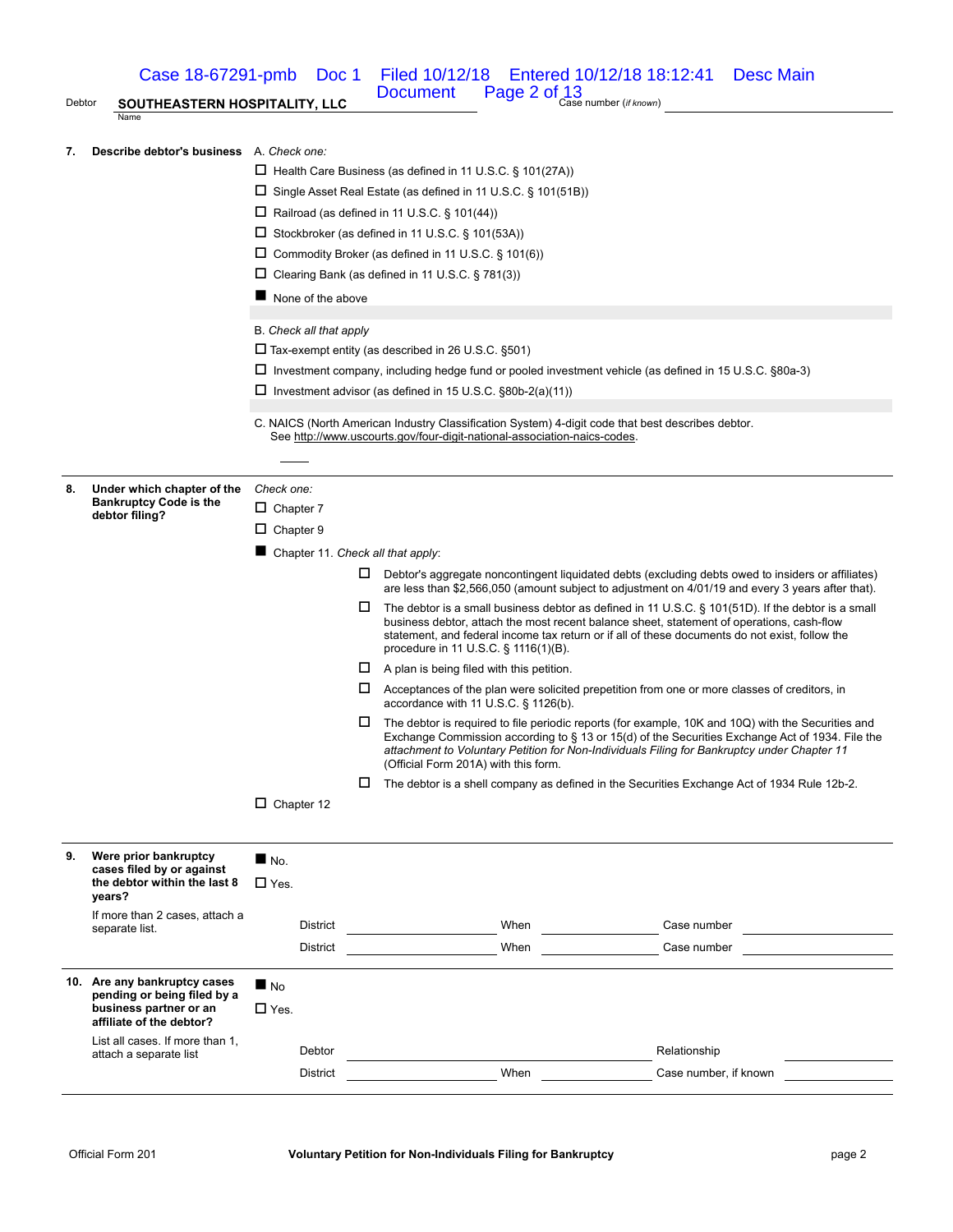|        | Case 18-67291-pmb                                    |                                                                                                                                                                                                                             | Doc 1                                                                                              | Filed 10/12/18   Entered 10/12/18   18:12:41                                                                     | Desc Main                                                                                                                                                                                                                     |  |  |  |
|--------|------------------------------------------------------|-----------------------------------------------------------------------------------------------------------------------------------------------------------------------------------------------------------------------------|----------------------------------------------------------------------------------------------------|------------------------------------------------------------------------------------------------------------------|-------------------------------------------------------------------------------------------------------------------------------------------------------------------------------------------------------------------------------|--|--|--|
| Debtor | SOUTHEASTERN HOSPITALITY, LLC                        |                                                                                                                                                                                                                             | <b>Document</b>                                                                                    | Page 3 of 13<br>Case number (if known)                                                                           |                                                                                                                                                                                                                               |  |  |  |
|        | Name                                                 |                                                                                                                                                                                                                             |                                                                                                    |                                                                                                                  |                                                                                                                                                                                                                               |  |  |  |
|        | 11. Why is the case filed in                         | Check all that apply:                                                                                                                                                                                                       |                                                                                                    |                                                                                                                  |                                                                                                                                                                                                                               |  |  |  |
|        | this district?                                       | ■<br>Debtor has had its domicile, principal place of business, or principal assets in this district for 180 days immediately                                                                                                |                                                                                                    |                                                                                                                  |                                                                                                                                                                                                                               |  |  |  |
|        |                                                      | preceding the date of this petition or for a longer part of such 180 days than in any other district.<br>□<br>A bankruptcy case concerning debtor's affiliate, general partner, or partnership is pending in this district. |                                                                                                    |                                                                                                                  |                                                                                                                                                                                                                               |  |  |  |
|        |                                                      |                                                                                                                                                                                                                             |                                                                                                    |                                                                                                                  |                                                                                                                                                                                                                               |  |  |  |
|        | 12. Does the debtor own or<br>have possession of any | $\blacksquare$ No                                                                                                                                                                                                           |                                                                                                    |                                                                                                                  |                                                                                                                                                                                                                               |  |  |  |
|        | real property or personal<br>property that needs     | $\Box$ Yes.                                                                                                                                                                                                                 | Answer below for each property that needs immediate attention. Attach additional sheets if needed. |                                                                                                                  |                                                                                                                                                                                                                               |  |  |  |
|        | immediate attention?                                 |                                                                                                                                                                                                                             |                                                                                                    | Why does the property need immediate attention? (Check all that apply.)                                          |                                                                                                                                                                                                                               |  |  |  |
|        |                                                      |                                                                                                                                                                                                                             |                                                                                                    | $\Box$ It poses or is alleged to pose a threat of imminent and identifiable hazard to public health or safety.   |                                                                                                                                                                                                                               |  |  |  |
|        |                                                      |                                                                                                                                                                                                                             | What is the hazard?                                                                                |                                                                                                                  |                                                                                                                                                                                                                               |  |  |  |
|        |                                                      |                                                                                                                                                                                                                             |                                                                                                    | $\Box$ It needs to be physically secured or protected from the weather.                                          |                                                                                                                                                                                                                               |  |  |  |
|        |                                                      |                                                                                                                                                                                                                             |                                                                                                    | livestock, seasonal goods, meat, dairy, produce, or securities-related assets or other options).                 | $\Box$ It includes perishable goods or assets that could quickly deteriorate or lose value without attention (for example,                                                                                                    |  |  |  |
|        |                                                      |                                                                                                                                                                                                                             | $\Box$ Other                                                                                       | and the control of the control of the control of the control of the control of the control of the control of the |                                                                                                                                                                                                                               |  |  |  |
|        |                                                      |                                                                                                                                                                                                                             | Where is the property?                                                                             |                                                                                                                  |                                                                                                                                                                                                                               |  |  |  |
|        |                                                      |                                                                                                                                                                                                                             |                                                                                                    | Number, Street, City, State & ZIP Code                                                                           |                                                                                                                                                                                                                               |  |  |  |
|        |                                                      |                                                                                                                                                                                                                             | Is the property insured?                                                                           |                                                                                                                  |                                                                                                                                                                                                                               |  |  |  |
|        |                                                      | $\Box$ No                                                                                                                                                                                                                   |                                                                                                    |                                                                                                                  |                                                                                                                                                                                                                               |  |  |  |
|        |                                                      | $\square$ Yes.                                                                                                                                                                                                              | Insurance agency                                                                                   |                                                                                                                  | the control of the control of the control of the control of the control of the control of the control of the control of the control of the control of the control of the control of the control of the control of the control |  |  |  |
|        |                                                      |                                                                                                                                                                                                                             | Contact name                                                                                       |                                                                                                                  |                                                                                                                                                                                                                               |  |  |  |
|        |                                                      |                                                                                                                                                                                                                             | Phone                                                                                              |                                                                                                                  |                                                                                                                                                                                                                               |  |  |  |
|        | Statistical and administrative information           |                                                                                                                                                                                                                             |                                                                                                    |                                                                                                                  |                                                                                                                                                                                                                               |  |  |  |
|        | 13. Debtor's estimation of                           | Check one:                                                                                                                                                                                                                  |                                                                                                    |                                                                                                                  |                                                                                                                                                                                                                               |  |  |  |
|        | available funds                                      |                                                                                                                                                                                                                             |                                                                                                    |                                                                                                                  |                                                                                                                                                                                                                               |  |  |  |
|        |                                                      |                                                                                                                                                                                                                             |                                                                                                    | ■ Funds will be available for distribution to unsecured creditors.                                               |                                                                                                                                                                                                                               |  |  |  |
|        |                                                      |                                                                                                                                                                                                                             |                                                                                                    | $\Box$ After any administrative expenses are paid, no funds will be available to unsecured creditors.            |                                                                                                                                                                                                                               |  |  |  |
|        | 14. Estimated number of                              | $1-49$                                                                                                                                                                                                                      |                                                                                                    | $\Box$ 1,000-5,000                                                                                               | $\Box$ 25,001-50,000                                                                                                                                                                                                          |  |  |  |
|        | creditors                                            | $\square$ 50-99                                                                                                                                                                                                             |                                                                                                    | $\Box$ 5001-10,000                                                                                               | $\Box$ 50,001-100,000                                                                                                                                                                                                         |  |  |  |
|        |                                                      | $\Box$ 100-199                                                                                                                                                                                                              |                                                                                                    | $\Box$ 10,001-25,000                                                                                             | $\Box$ More than 100,000                                                                                                                                                                                                      |  |  |  |
|        |                                                      | $L1 200 - 999$                                                                                                                                                                                                              |                                                                                                    |                                                                                                                  |                                                                                                                                                                                                                               |  |  |  |
|        | 15. Estimated Assets                                 | $\blacksquare$ \$0 - \$50,000                                                                                                                                                                                               |                                                                                                    | $\Box$ \$1,000,001 - \$10 million                                                                                | $\Box$ \$500,000,001 - \$1 billion                                                                                                                                                                                            |  |  |  |
|        |                                                      | $\Box$ \$50,001 - \$100,000                                                                                                                                                                                                 |                                                                                                    | $\Box$ \$10,000,001 - \$50 million                                                                               | $\Box$ \$1,000,000,001 - \$10 billion                                                                                                                                                                                         |  |  |  |
|        |                                                      | $\Box$ \$100,001 - \$500,000                                                                                                                                                                                                |                                                                                                    | $\Box$ \$50,000,001 - \$100 million                                                                              | $\Box$ \$10,000,000,001 - \$50 billion                                                                                                                                                                                        |  |  |  |
|        |                                                      | $\square$ \$500,001 - \$1 million                                                                                                                                                                                           |                                                                                                    | $\Box$ \$100,000,001 - \$500 million                                                                             | $\Box$ More than \$50 billion                                                                                                                                                                                                 |  |  |  |
|        | 16. Estimated liabilities                            | $\square$ \$0 - \$50,000                                                                                                                                                                                                    |                                                                                                    | \$1,000,001 - \$10 million                                                                                       | $\Box$ \$500,000,001 - \$1 billion                                                                                                                                                                                            |  |  |  |
|        |                                                      | $\square$ \$50,001 - \$100,000                                                                                                                                                                                              |                                                                                                    | $\Box$ \$10,000,001 - \$50 million                                                                               | $\Box$ \$1,000,000,001 - \$10 billion                                                                                                                                                                                         |  |  |  |
|        |                                                      | $\Box$ \$100,001 - \$500,000                                                                                                                                                                                                |                                                                                                    | $\Box$ \$50,000,001 - \$100 million                                                                              | $\Box$ \$10,000,000,001 - \$50 billion                                                                                                                                                                                        |  |  |  |
|        |                                                      | $\Box$ \$500,001 - \$1 million                                                                                                                                                                                              |                                                                                                    | □ \$100,000,001 - \$500 million                                                                                  | More than \$50 billion                                                                                                                                                                                                        |  |  |  |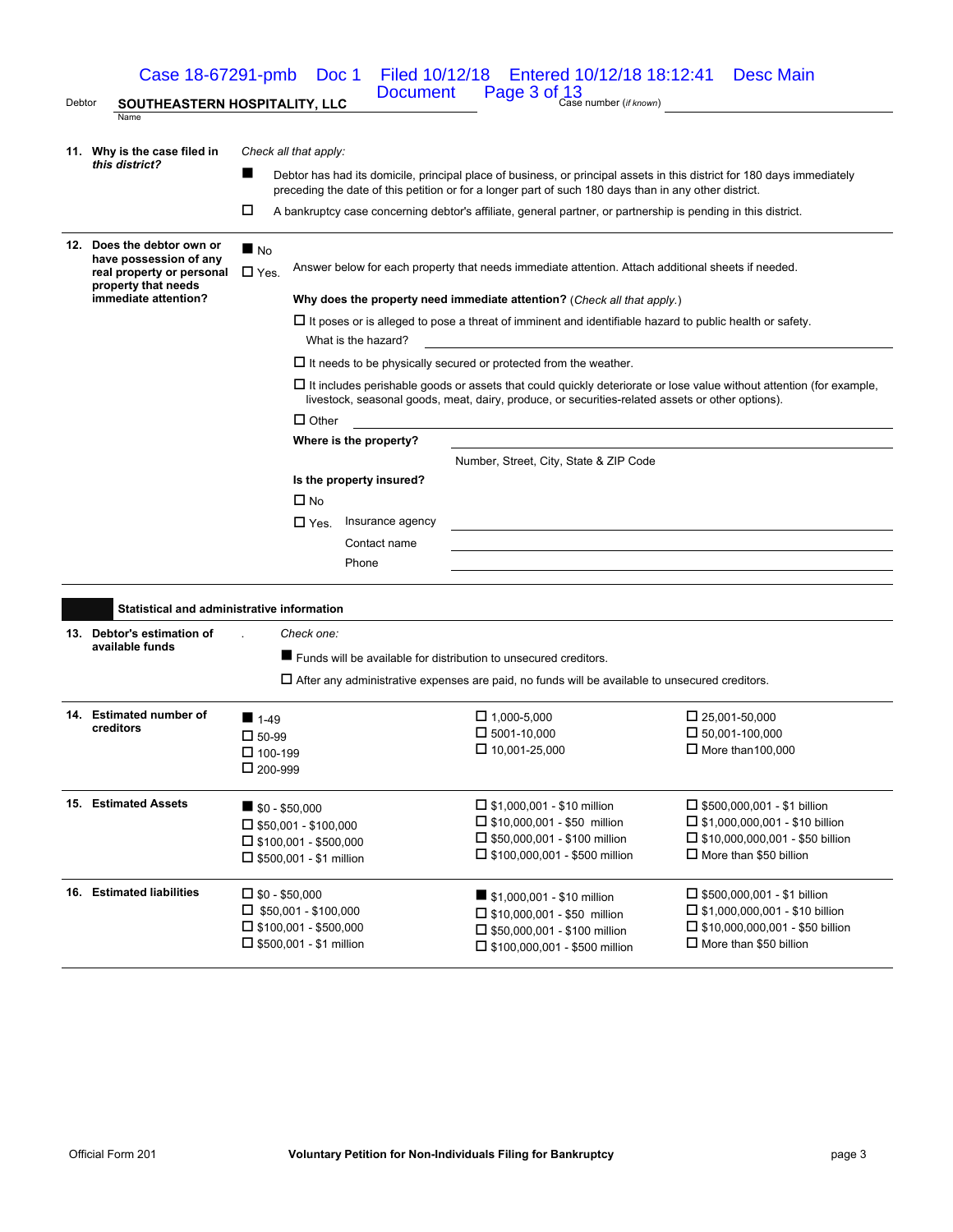Case 18-67291-pmb Doc 1 Filed 10/12/18 Entered 10/12/18 18:12:41 Desc Main

Debtor **SOUTHEASTERN HOSPITALITY, LLC** DOCUMENT

Page  $4$  of  $\frac{13}{2}$  Case number (*if known*)

**Request for Relief, Declaration, and Signatures**

**WARNING --** Bankruptcy fraud is a serious crime. Making a false statement in connection with a bankruptcy case can result in fines up to \$500,000 or imprisonment for up to 20 years, or both. 18 U.S.C. §§ 152, 1341, 1519, and 3571.

**17. Declaration and signature of authorized representative of debtor**

Name

The debtor requests relief in accordance with the chapter of title 11, United States Code, specified in this petition.

I have been authorized to file this petition on behalf of the debtor.

I have examined the information in this petition and have a reasonable belief that the information is trued and correct.

I declare under penalty of perjury that the foregoing is true and correct.

Executed on **October 12, 2018** MM / DD / YYYY

*X* **/s/ Earl E. Cloud III Earl E. Cloud III** Signature of authorized representative of debtor

Title **Owner**

18. Signature of attorney  $X$  /s/ William A. Rountree **Date Bulliam A. Rountree** Date **October 12, 2018**<br>
Signature of attorney for debtor

Signature of attorney for debtor

**William A. Rountree** Printed name

**Rountree & Leitman, LLC** Firm name

**2800 B North Druid Hills Rd Suite 100 Atlanta, GA 30329** Number, Street, City, State & ZIP Code

Contact phone **404-584-1244** Email address

**616503 GA**

Bar number and State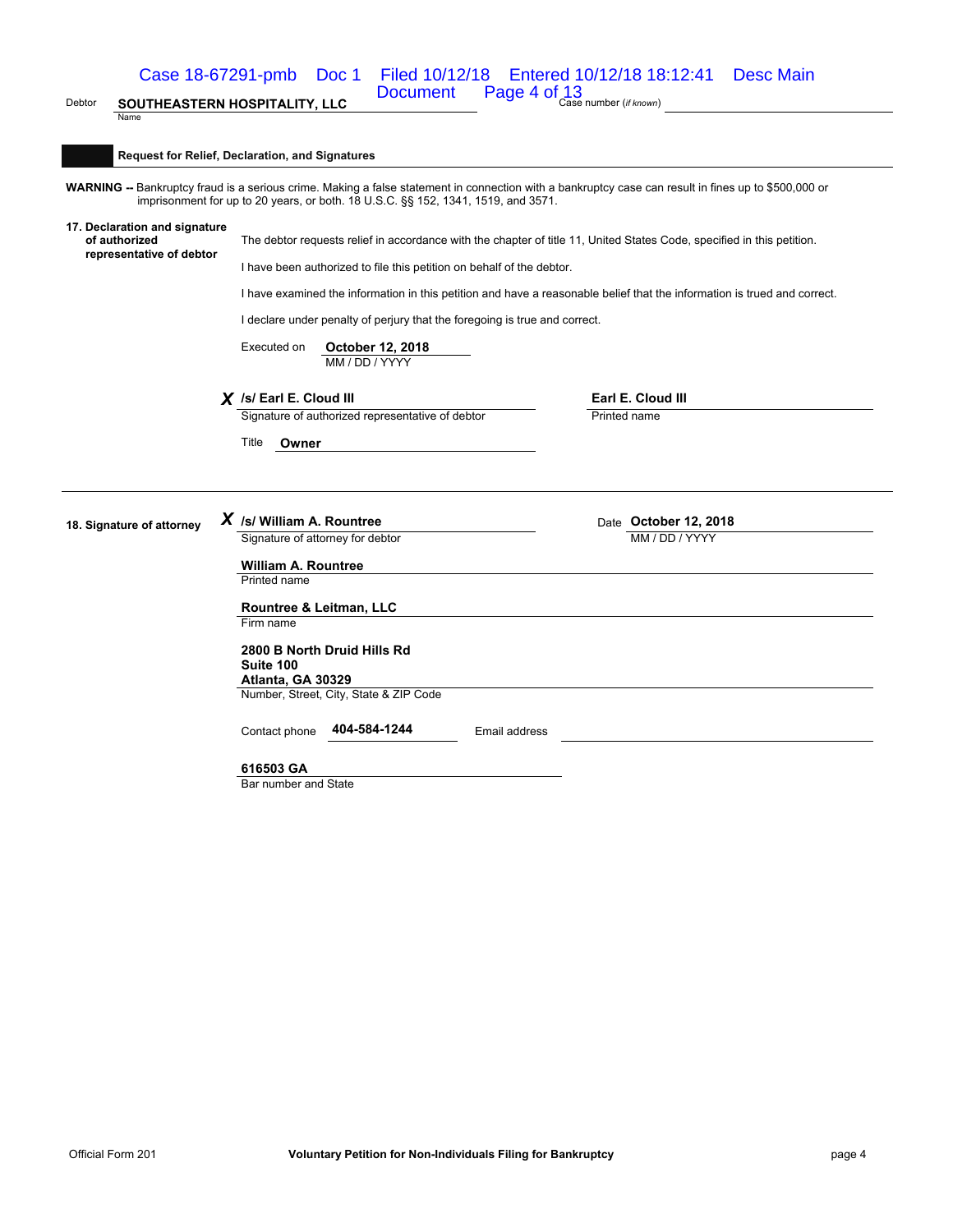## **CERTIFIED COPY OF RESOLUTION**

## OF MANAGING MEMBER OF

## **Southeastern Hospitality, LLC**

This is to certify that at a meeting of the Members of Southeastern Hospitality, LLC, a Georgia Limited Liability Company (the Corporation), held on the 12th day October, 2018 the following resolution was adopted:

**WHEREAS**, the Corporation is unable to pay its debts as they generally mature. NOW, THEREFORE, IT IS HEREBY

**RESOLVED**, that the Corporation authorizes the Managing Member of the Corporation to prepare, file and execute the Petition for Relief provided in Title 11, United States Code, Chapter 11 for Southeastern Hospitality, LLC, a Georgia Limited Liability Company, and all of the necessary papers in connection therewith, in the United States Bankruptcy Court, Northern District of Georgia, Atlanta Division.

RESOLVED FURTHER, that the Managing Member of the Corporation be and he hereby is authorized to do any other acts, execute all necessary documents and take any other steps in the name and in behalf of the said Corporation necessary or appropriate to obtaining such relief, including the presentation of a Plan of Reorganization.

RESOLVED FURTHER, that the Managing Member of the Corporation be and he hereby is authorized to retain as counsel for the Corporation in said proceeding Rountree & Leitman, LLC.

Said resolution is still of full force and effect.

Dated, this 12th day of October 2018

Southeastern Hospitality, LLC

By:

Earl E. Cloud III Managing Member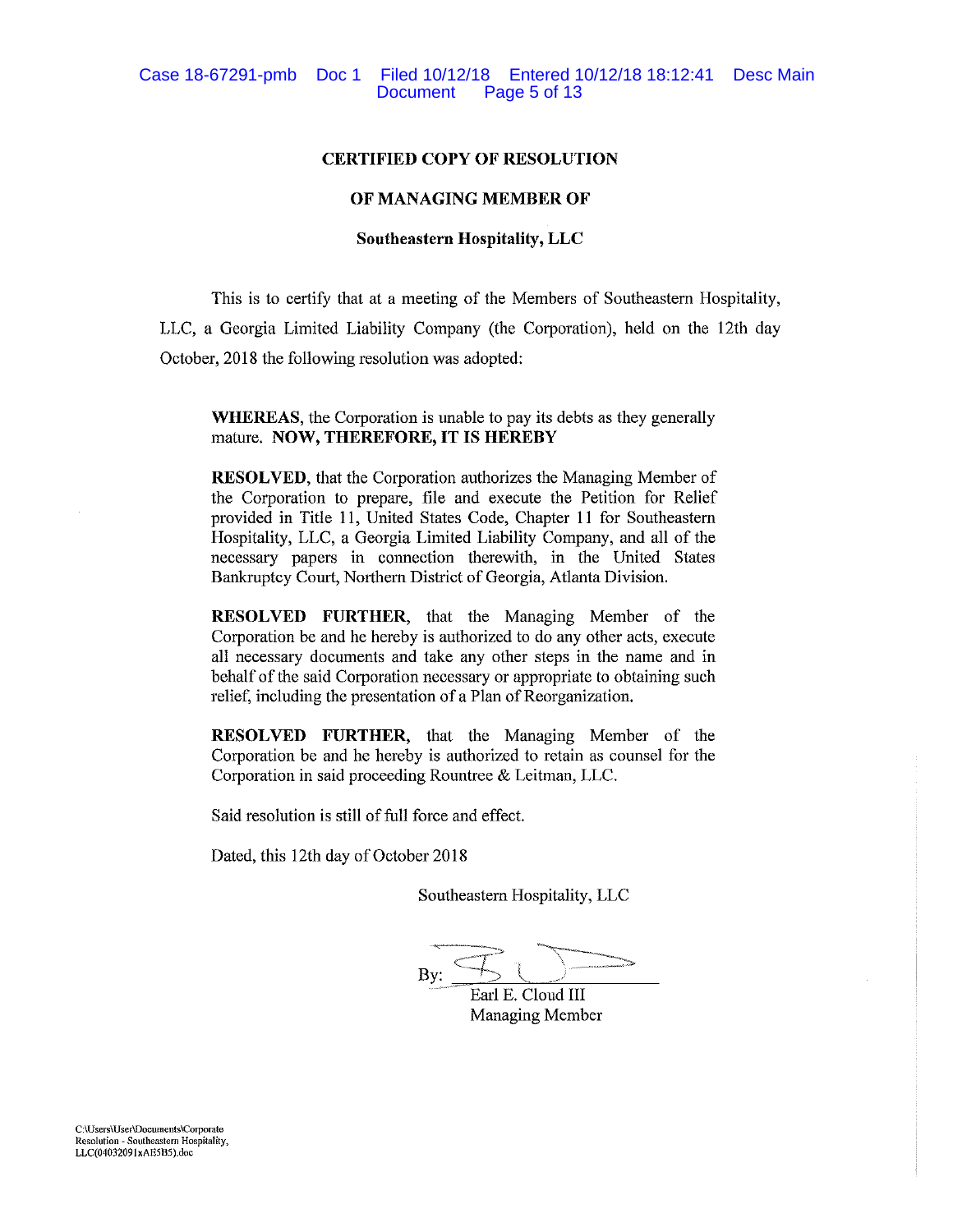Case 18-67291-pmb Doc 1 Filed 10/12/18 Entered 10/12/18 18:12:41 Desc Main Document Page 6 of 13

| Fill in this information to identify the case: |                         |                                           |                                                                                |  |  |  |
|------------------------------------------------|-------------------------|-------------------------------------------|--------------------------------------------------------------------------------|--|--|--|
|                                                |                         | Debtor name SOUTHEASTERN HOSPITALITY, LLC |                                                                                |  |  |  |
|                                                |                         |                                           | United States Bankruptcy Court for the: NORTHERN DISTRICT OF<br><b>GEORGIA</b> |  |  |  |
|                                                | Case number (if known): |                                           |                                                                                |  |  |  |

 $\Box$  Check if this is an

amended filing

## Official Form 204 **Chapter 11 or Chapter 9 Cases: List of Creditors Who Have the 20 Largest Unsecured Claims and Are Not Insiders 12/15**

**A list of creditors holding the 20 largest unsecured claims must be filed in a Chapter 11 or Chapter 9 case. Include claims which the debtor disputes. Do not include claims by any person or entity who is an insider, as defined in 11 U.S.C. § 101(31). Also, do not include claims by secured creditors, unless the unsecured claim resulting from inadequate collateral value places the creditor among the holders of the 20 largest unsecured claims.**

| Name of creditor and<br>complete mailing address,<br>including zip code                                                                           | Name, telephone number<br>and email address of<br>creditor contact | Nature of claim<br>(for example, trade<br>debts, bank loans,<br>professional services, | Indicate if claim<br>is contingent,<br>unliquidated, or<br>disputed | Amount of claim<br>If the claim is fully unsecured, fill in only unsecured claim amount. If<br>claim is partially secured, fill in total claim amount and deduction for<br>value of collateral or setoff to calculate unsecured claim. |                                                       |                        |
|---------------------------------------------------------------------------------------------------------------------------------------------------|--------------------------------------------------------------------|----------------------------------------------------------------------------------------|---------------------------------------------------------------------|----------------------------------------------------------------------------------------------------------------------------------------------------------------------------------------------------------------------------------------|-------------------------------------------------------|------------------------|
|                                                                                                                                                   |                                                                    | and government<br>contracts)                                                           |                                                                     | Total claim, if<br>partially secured                                                                                                                                                                                                   | <b>Deduction for value</b><br>of collateral or setoff | <b>Unsecured claim</b> |
| <b>1ST GLOBAL</b><br><b>CAPITAL, LLC</b><br><b>1250 EAST</b><br><b>HALLANDALE</b><br><b>BEACH BLV</b><br><b>SUITE 409</b><br>Hallandale, FL 33009 | fax 888 371-1161                                                   |                                                                                        |                                                                     | \$91,185.93                                                                                                                                                                                                                            | \$0.00                                                | \$91,185.93            |
| <b>ACE LOAN</b><br>3173 Hwy 129 North<br>Cleveland, GA 30528                                                                                      |                                                                    |                                                                                        |                                                                     | \$96,562.17                                                                                                                                                                                                                            | \$10,000.00                                           | \$86,562.17            |
| <b>Acuity CFO, LLC</b><br>3423 Piedmont Road<br><b>NE</b><br>Atlanta, GA 30305                                                                    | dsullivan@acuity.c<br>om                                           |                                                                                        |                                                                     |                                                                                                                                                                                                                                        |                                                       | \$8,325.00             |
| <b>All State Mall</b><br><b>Services</b><br>PO Box 93717<br>Las Vegas, NV<br>89193                                                                |                                                                    |                                                                                        |                                                                     |                                                                                                                                                                                                                                        |                                                       | \$3,427.98             |
| <b>American Express</b><br>PO Box 1270<br>Newark, NJ 07101                                                                                        |                                                                    |                                                                                        |                                                                     |                                                                                                                                                                                                                                        |                                                       | \$8,935.42             |
| Ameripride<br>1081 Experiment Stn<br>Rd<br><b>Watkinsville, GA</b><br>30677                                                                       |                                                                    |                                                                                        |                                                                     |                                                                                                                                                                                                                                        |                                                       | \$7,866.34             |
| <b>BFS CAPITAL</b><br>3301 N. University<br>Dr.<br>Pompano Beach, FL<br>33065                                                                     | kdonner@bfscapita<br>I.com                                         |                                                                                        |                                                                     | \$91,185.93                                                                                                                                                                                                                            | \$0.00                                                | \$91,185.93            |
| <b>BIZFUND, LLC</b><br>762 N. Orange St.<br>Suite 762<br><b>Wilmington, DE</b><br>19801                                                           |                                                                    |                                                                                        |                                                                     | \$91,185.93                                                                                                                                                                                                                            | \$0.00                                                | \$91,185.93            |

Official form 204 Chapter 11 or Chapter 9 Cases: List of Creditors Who Have the 20 Largest Unsecured claims page 1

Software Copyright (c) 1996-2018 Best Case, LLC - www.bestcase.com **Best Case Bankruptcy** Best Case Bankruptcy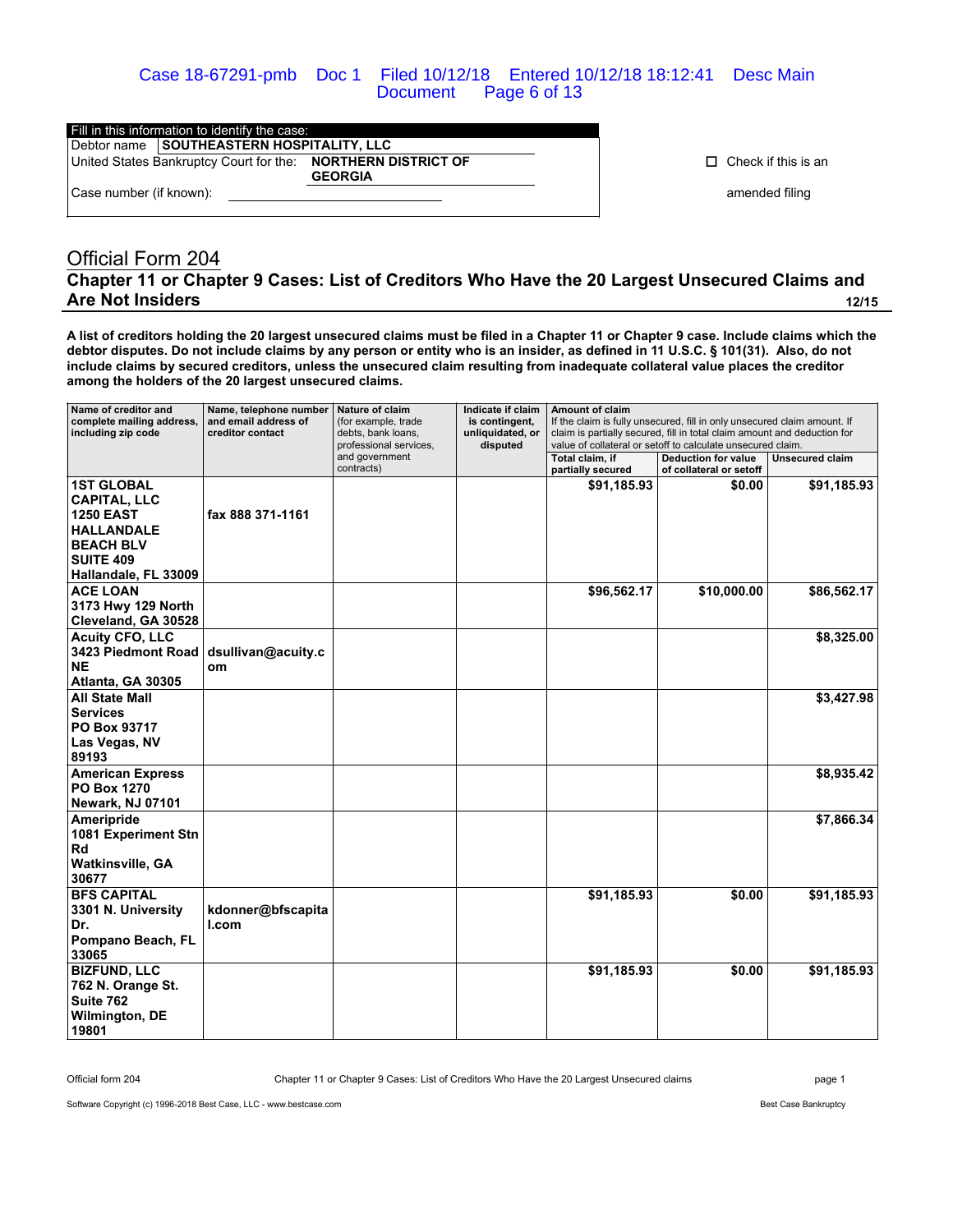## Case 18-67291-pmb Doc 1 Filed 10/12/18 Entered 10/12/18 18:12:41 Desc Main Document Page 7 of 13

## Debtor **SOUTHEASTERN HOSPITALITY, LLC** Case number *(if known)*

Name

| Name of creditor and<br>complete mailing address,<br>including zip code                                                          | Name, telephone number<br>and email address of<br>creditor contact | Nature of claim<br>(for example, trade<br>debts, bank loans,<br>professional services, | Indicate if claim<br>is contingent,<br>unliquidated, or<br>disputed | <b>Amount of claim</b><br>If the claim is fully unsecured, fill in only unsecured claim amount. If<br>claim is partially secured, fill in total claim amount and deduction for<br>value of collateral or setoff to calculate unsecured claim. |                                                       |                 |
|----------------------------------------------------------------------------------------------------------------------------------|--------------------------------------------------------------------|----------------------------------------------------------------------------------------|---------------------------------------------------------------------|-----------------------------------------------------------------------------------------------------------------------------------------------------------------------------------------------------------------------------------------------|-------------------------------------------------------|-----------------|
|                                                                                                                                  |                                                                    |                                                                                        |                                                                     | Total claim, if<br>partially secured                                                                                                                                                                                                          | <b>Deduction for value</b><br>of collateral or setoff | Unsecured claim |
| CTI<br>942 Enterprise Ste B<br>Sacramento, CA<br>95825                                                                           | david@titanrevenu<br>esolutions.com                                |                                                                                        |                                                                     |                                                                                                                                                                                                                                               |                                                       | \$9,446.55      |
| <b>DAU GROUP</b><br><b>INVESTMENTS, LLC</b><br>2630 Talley St.<br><b>Unit 403</b>                                                |                                                                    |                                                                                        |                                                                     | \$234,218.15                                                                                                                                                                                                                                  | \$0.00                                                | \$234,218.15    |
| Decatur, GA 30030                                                                                                                |                                                                    |                                                                                        |                                                                     |                                                                                                                                                                                                                                               |                                                       |                 |
| <b>FUNDATION</b><br><b>GROUP, LLC</b><br><b>11501 SUNSET</b><br><b>STREET NE</b><br>Atlanta, GA 30307                            | customer@fundati<br>on.com                                         |                                                                                        |                                                                     |                                                                                                                                                                                                                                               |                                                       | \$91,185.93     |
| <b>Georgia Department</b><br>of Revenue<br>1800 Centrury<br><b>Center Blvd</b><br><b>Suite 9100</b><br>Atlanta, GA 30345         | ronald.nurgess@d<br>or.ga.gov                                      |                                                                                        |                                                                     |                                                                                                                                                                                                                                               |                                                       | \$104,626.63    |
| <b>Georgia Power</b><br>241 Ralph McGill<br><b>Blvd NE</b><br>Atlanta, GA 30308                                                  |                                                                    |                                                                                        |                                                                     |                                                                                                                                                                                                                                               |                                                       | \$1,728.56      |
| <b>Jamestown PCM</b><br><b>Master Tenant LP</b><br><b>Ponce City Market</b><br>675 Ponce De Leon<br>Ave. NE<br>Atlanta, GA 30308 | leah.crawford@jam<br>estownlp.com                                  |                                                                                        |                                                                     |                                                                                                                                                                                                                                               |                                                       | \$123,615.81    |
| <b>NFS LEASING</b><br>900 Commings<br><b>Center</b><br>Suite 226-U<br>Beverly, MA 01915                                          |                                                                    |                                                                                        |                                                                     | \$91,185.93                                                                                                                                                                                                                                   | \$10,000.00                                           | \$81,185.93     |
| <b>One Point</b><br><b>PO Box 1849</b><br>Woodstock, GA<br>30188                                                                 |                                                                    |                                                                                        |                                                                     |                                                                                                                                                                                                                                               |                                                       | \$1,555.07      |
| Paycor<br>3525 Piedmont Rd.<br>NE.<br><b>5 Piedmont Center</b><br><b>Ste. 520</b><br>Atlanta, GA 30305                           | jhueneman@payco<br>r.com                                           |                                                                                        |                                                                     |                                                                                                                                                                                                                                               |                                                       | \$53,455.13     |
| <b>PBS Capital</b><br><b>One Evertrust Plaza</b><br><b>Suite 1401</b><br>Jersey City, NJ<br>07302                                |                                                                    |                                                                                        |                                                                     | \$91,185.93                                                                                                                                                                                                                                   | \$0.00                                                | \$91,185.93     |
| Sard & Leff LLC<br>3789 Roswell Rd NE<br>Atlanta, GA 30342                                                                       |                                                                    |                                                                                        |                                                                     |                                                                                                                                                                                                                                               |                                                       | \$23,878.92     |

Official form 204 Chapter 11 or Chapter 9 Cases: List of Creditors Who Have the 20 Largest Unsecured claims page 2

Software Copyright (c) 1996-2018 Best Case, LLC - www.bestcase.com **Best Case Bankruptcy** Best Case Bankruptcy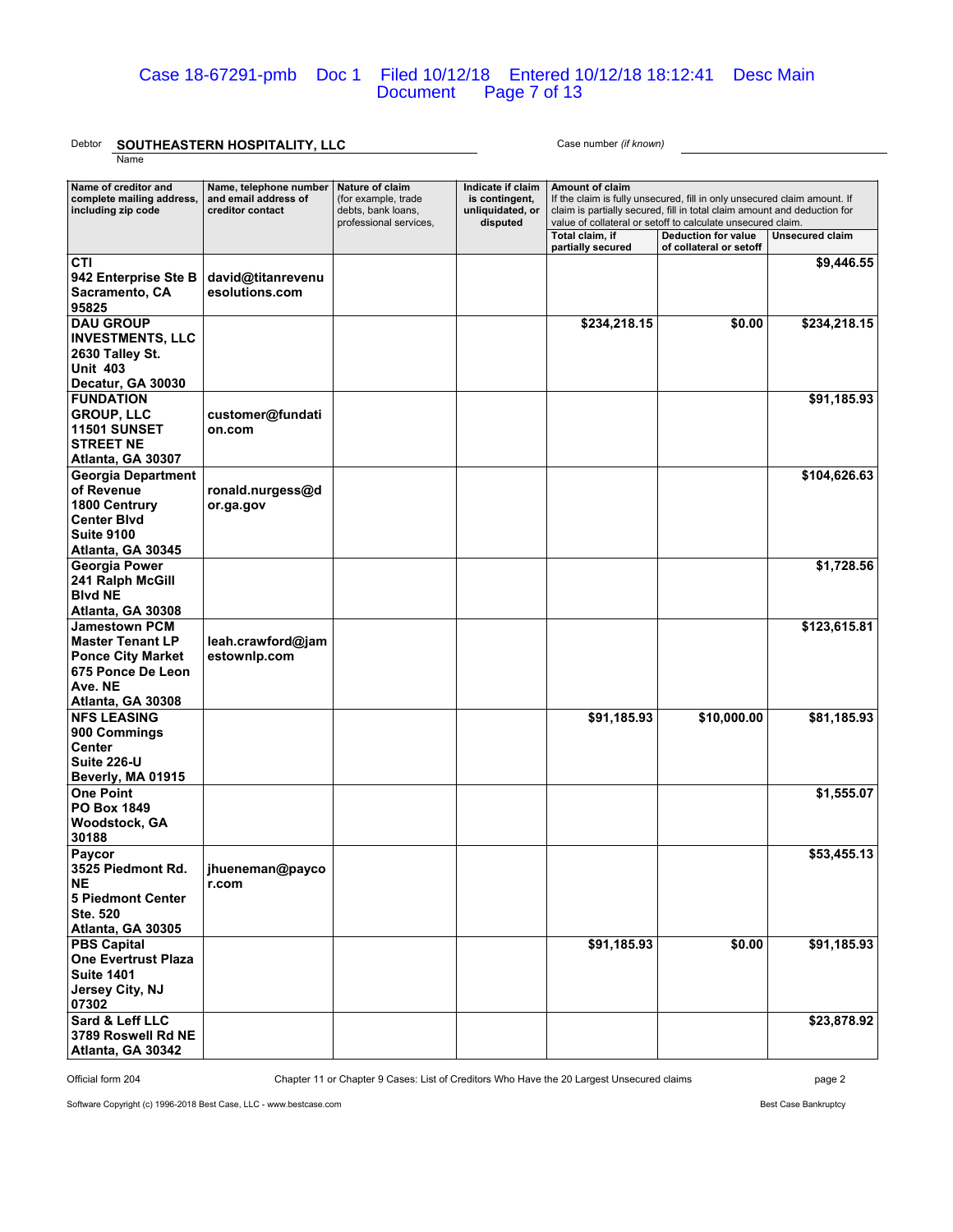## Debtor **SOUTHEASTERN HOSPITALITY, LLC** Case number *(if known)*

Name

| Name of creditor and<br>complete mailing address,<br>including zip code                                          | Name, telephone number<br>and email address of<br>creditor contact | Nature of claim<br>(for example, trade)<br>debts, bank loans.<br>professional services. | Indicate if claim<br>is contingent,<br>unliquidated, or<br>disputed | Amount of claim<br>If the claim is fully unsecured, fill in only unsecured claim amount. If<br>claim is partially secured, fill in total claim amount and deduction for<br>value of collateral or setoff to calculate unsecured claim. |                                                |                 |
|------------------------------------------------------------------------------------------------------------------|--------------------------------------------------------------------|-----------------------------------------------------------------------------------------|---------------------------------------------------------------------|----------------------------------------------------------------------------------------------------------------------------------------------------------------------------------------------------------------------------------------|------------------------------------------------|-----------------|
|                                                                                                                  |                                                                    |                                                                                         |                                                                     | Total claim, if<br>partially secured                                                                                                                                                                                                   | Deduction for value<br>of collateral or setoff | Unsecured claim |
| Techology<br><b>Insurance Company</b><br>8948 Canyon Falls<br><b>Blvd</b><br>Suite 200<br>Twinsburg, OH<br>44087 | customerservice@i<br>mcbiz.com                                     |                                                                                         |                                                                     |                                                                                                                                                                                                                                        |                                                | \$14,479.00     |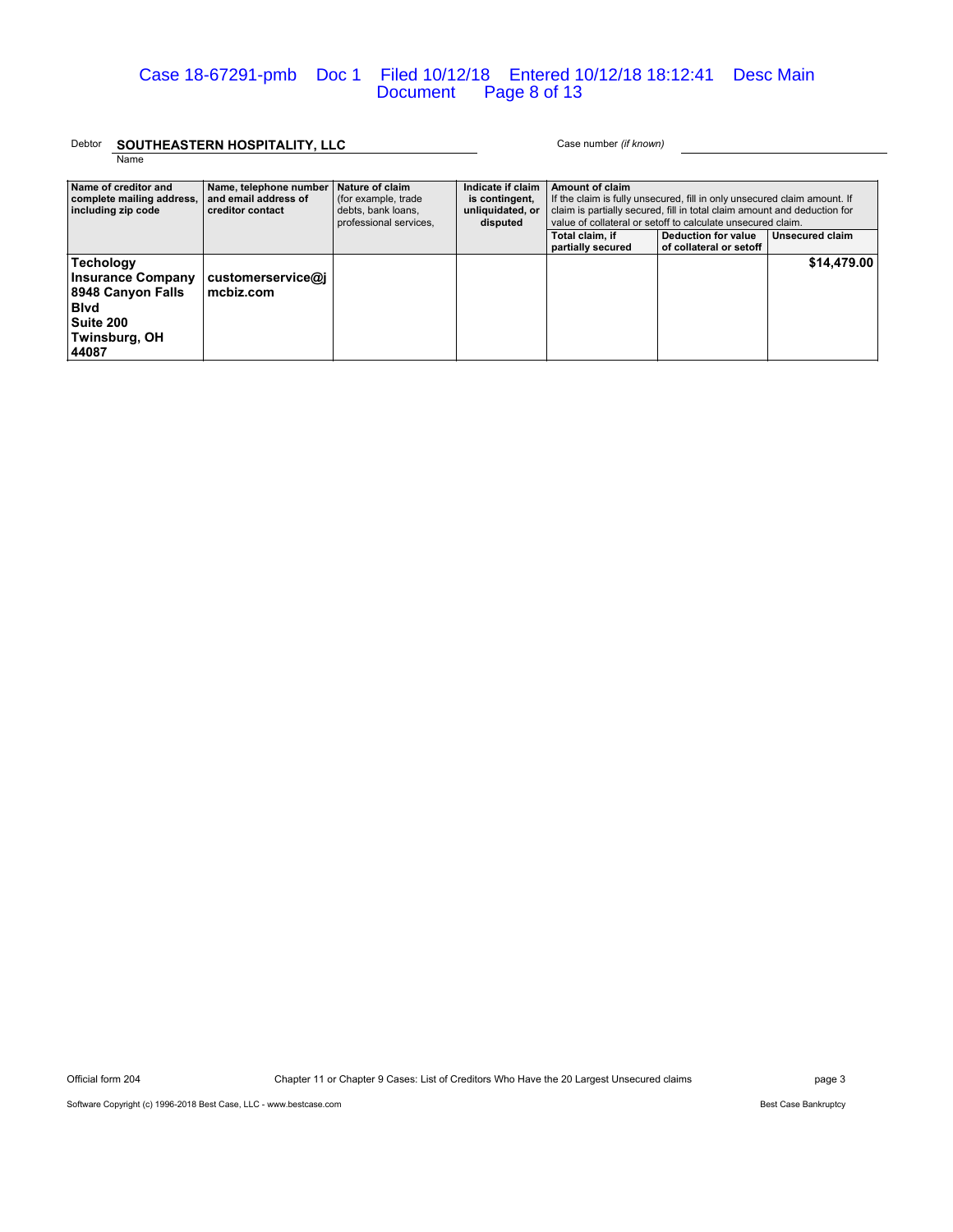## Case 18-67291-pmb Doc 1 Filed 10/12/18 Entered 10/12/18 18:12:41 Desc Main Page 9 of 13

## **United States Bankruptcy Court Northern District of Georgia**

In re **SOUTHEASTERN HOSPITALITY, LLC** Case No.

Debtor(s) Chapter **11** 

## **VERIFICATION OF CREDITOR MATRIX**

I, the Owner of the corporation named as the debtor in this case, hereby verify that the attached list of creditors is true and correct to

the best of my knowledge.

Date: **October 12, 2018** */s/ Earl E. Cloud III* 

**Earl E. Cloud III**/**Owner** Signer/Title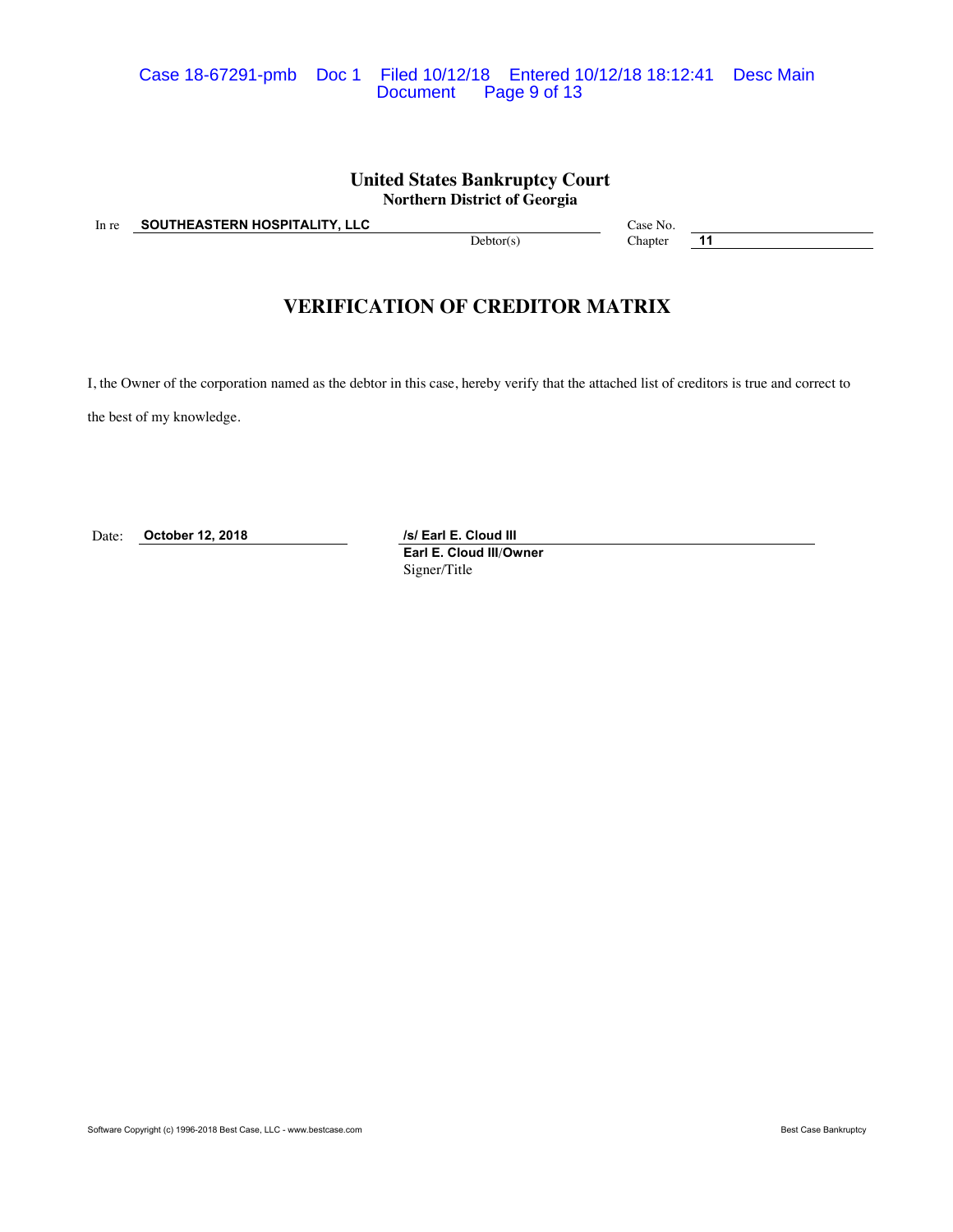#### Case 18-67291-pmb Doc 1 Filed 10/12/18 Entered 10/12/18 18:12:41 Desc Main Document Page 10 of 13

1ST GLOBAL CAPITAL, LLC 1250 EAST HALLANDALE BEACH BLV SUITE 409 Hallandale, FL 33009

ACE LOAN 3173 Hwy 129 North Cleveland, GA 30528

 $\ddot{\phantom{}}$ 

Acuity CFO, LLC 3423 Piedmont Road NE Atlanta, GA 30305

Advanced Color Imaging

All State Mall Services PO Box 93717 Las Vegas, NV 89193

Alliance Funding Group 3745 W. Chapman Ave Ste. 200 Orange, CA 92868

American Express PO Box 1270 Newark, NJ 07101

Ameripride 1081 Experiment Stn Rd Watkinsville, GA 30677

Amur Equipment Finance 308 N. Locust St. Grand Island, NE 68801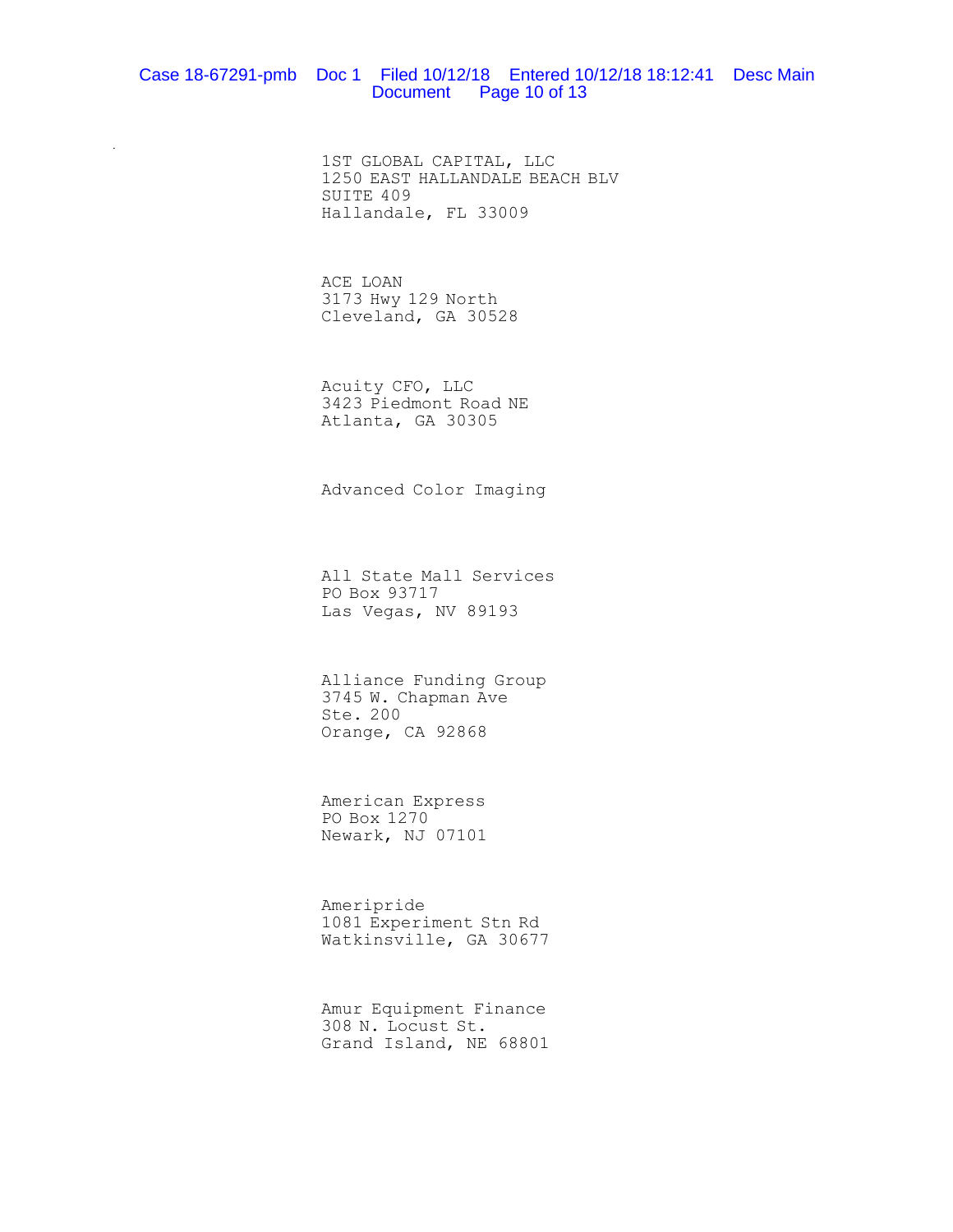## Case 18-67291-pmb Doc 1 Filed 10/12/18 Entered 10/12/18 18:12:41 Desc Main Document Page 11 of 13

BFS CAPITAL 3301 N. University Dr. Pompano Beach, FL 33065

BIZFUND, LLC 762 N. Orange St. Suite 762 Wilmington, DE 19801

Buckhead Beef 4500 Wickersham Dr Atlanta, GA 30337

CTI 942 Enterprise Ste B Sacramento, CA 95825

DAU GROUP INVESTMENTS, LLC 2630 Talley St. Unit 403 Decatur, GA 30030

FUNDATION GROUP, LLC 11501 SUNSET STREET NE Atlanta, GA 30307

Georgia Department of Labor 148 Andew Young Int'l Blvd. NE Atlanta, GA 30303

Georgia Department of Revenue 1800 Centrury Center Blvd Suite 9100 Atlanta, GA 30345

Georgia Power 241 Ralph McGill Blvd NE Atlanta, GA 30308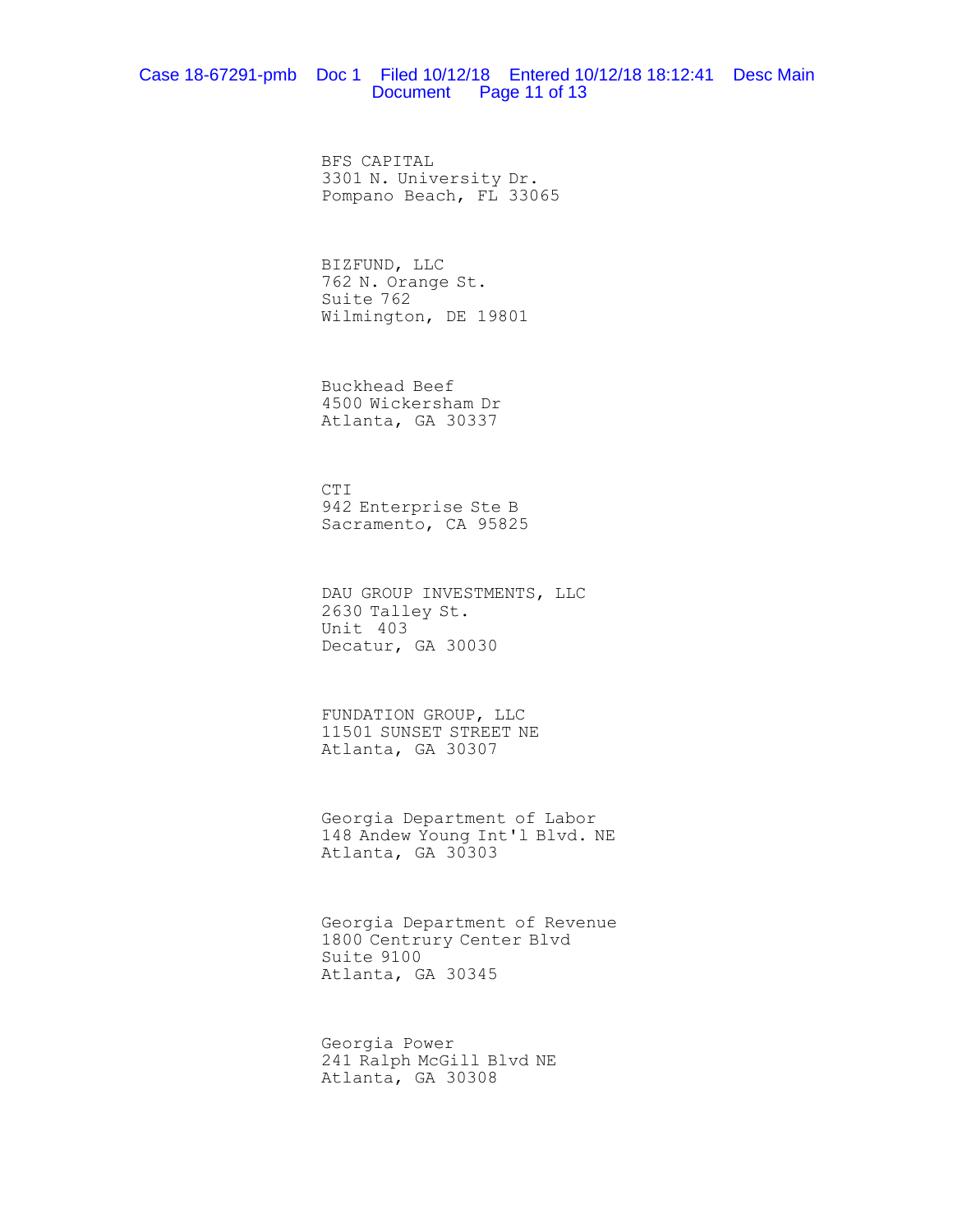## Case 18-67291-pmb Doc 1 Filed 10/12/18 Entered 10/12/18 18:12:41 Desc Main Document Page 12 of 13

Global Financial and Leasing Services, 6263 N. Scottsdale Ste 222 Scottsdale, AZ 85250

HAW AJE S Concourse Pkwy Ste 1000 Atlanta, GA 30328

Internal Revenue Service PO Box 7346 Philadelphia, PA 19101

Jamestown PCM Master Tenant LP Ponce City Market 675 Ponce De Leon Ave. NE Atlanta, GA 30308

Navitas Credti Corp One Post Office Square Ste 3710 Boston, MA 02109

NFS LEASING 900 Commings Center Suite 226-U Beverly, MA 01915

One Point PO Box 1849 Woodstock, GA 30188

Paycor 3525 Piedmont Rd. NE 5 Piedmont Center Ste. 520 Atlanta, GA 30305